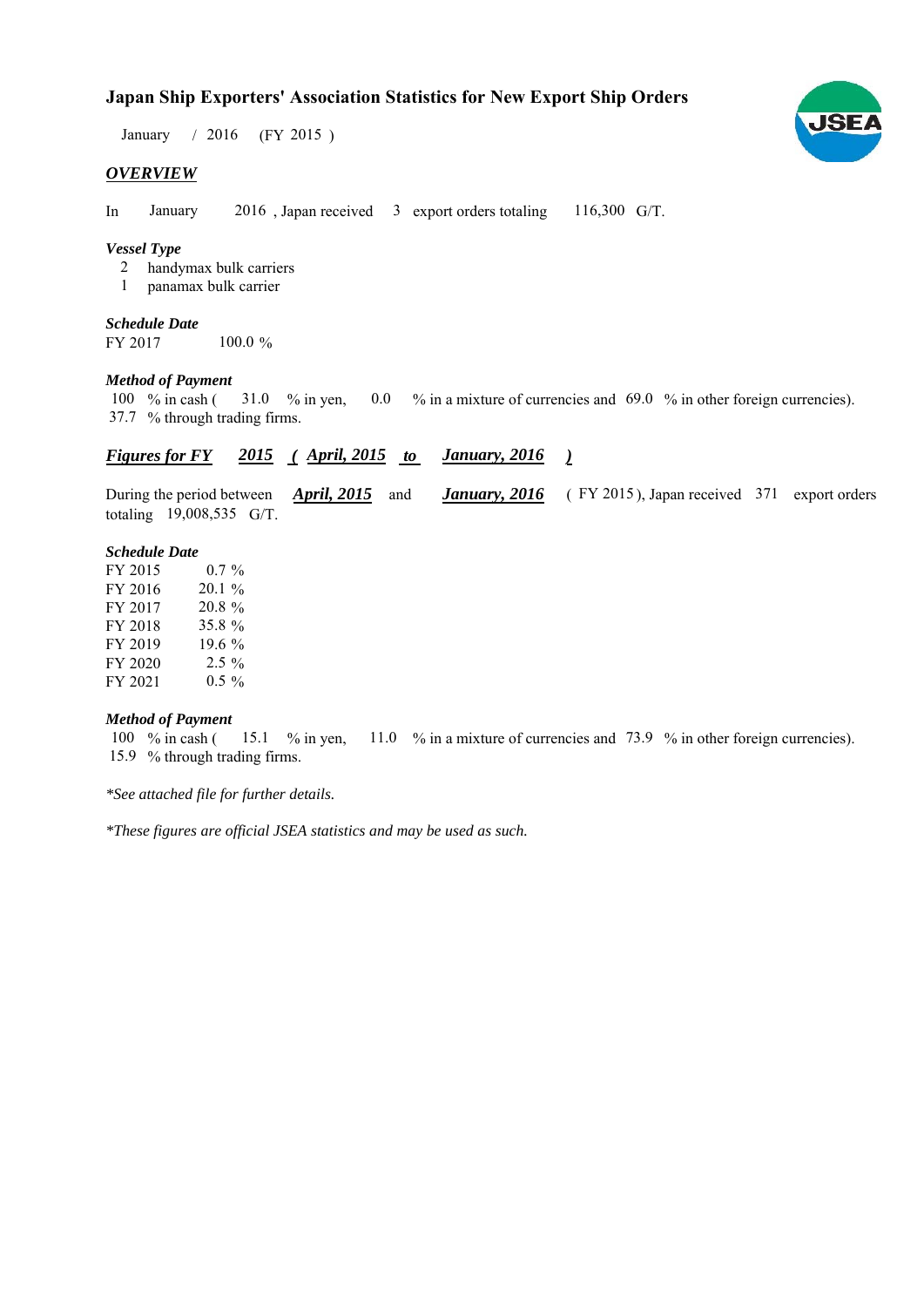# New Export Orders Placed in January 2016 (FY 2015) Based on Fiscal Year

JSEA (February 2016)

| Description              | Apr 14 to Mar 15 |            | Apr $15$ to Sep $15$ |            | October 2015 |           | November 2015 |           | December 2015 |           | January 2016 |         | Apr 15 to Jan 16 |            | Jan 15 to Dec 15 |              |
|--------------------------|------------------|------------|----------------------|------------|--------------|-----------|---------------|-----------|---------------|-----------|--------------|---------|------------------|------------|------------------|--------------|
|                          | No.              | G/T        | No.                  | G/T        | No.          | G/T       | No.           | G/T       | No.           | G/T       | No.          | G/T     | No.              | G/T        | No.              | G/T          |
| General Cargos           | 20               | .759,860II | 37                   | 2,517,938  | 10           | .764,799  |               |           |               | 32,400    |              |         | 49               | 4,315,137  |                  | 4,603,137    |
| <b>Bulk Carriers</b>     | 208              | 8,162,290  | 131                  | 5,593,150  | 28           | .251,050  | <b>20</b>     | 530,500   | 40            | 1,206,999 |              | 116,300 | 222              | 8,697,999  | 258              | 10,078,639   |
| Tankers                  | 44               | 2,959,400  | 61                   | 3,928,599  |              | 478,100   |               | 564,500   | 21            | 1,024,200 |              |         | 100              | 5,995,399  | 115              | 7,539,799    |
| <b>Combined Carriers</b> |                  |            |                      |            |              |           |               |           |               |           |              |         |                  |            |                  |              |
| Others                   |                  |            |                      |            |              |           |               |           |               |           |              |         |                  |            |                  |              |
| Total                    | 272              | 12,881,550 | 229                  | 12,039,687 | 47           | 3,493,949 | 29            | 1,095,000 | 63            | 2,263,599 |              | 116,300 | 371              | 19,008,535 | 424              | 22, 221, 575 |
| FY 2015 / FY 2014 (%)    |                  | $*78.1$    |                      | 177.6      |              | 286.4     |               | 323.2     |               | 186.3     |              | 9.8     |                  | 177.1      |                  | ** $149.7$   |
| In CGT                   |                  | 6,285,421  |                      | 5,779,119  |              | ,501,532  |               | 511,912   |               | 1,182,524 |              | 54,707  |                  | 9,029,794  |                  | 10,548,629   |

*Figures for shipbuilding orders of 500 G/T and over for export as steel vessels placed with JSEA members are covered.*

\*FY 2014/FY2013

\*\*Calendar Year 2015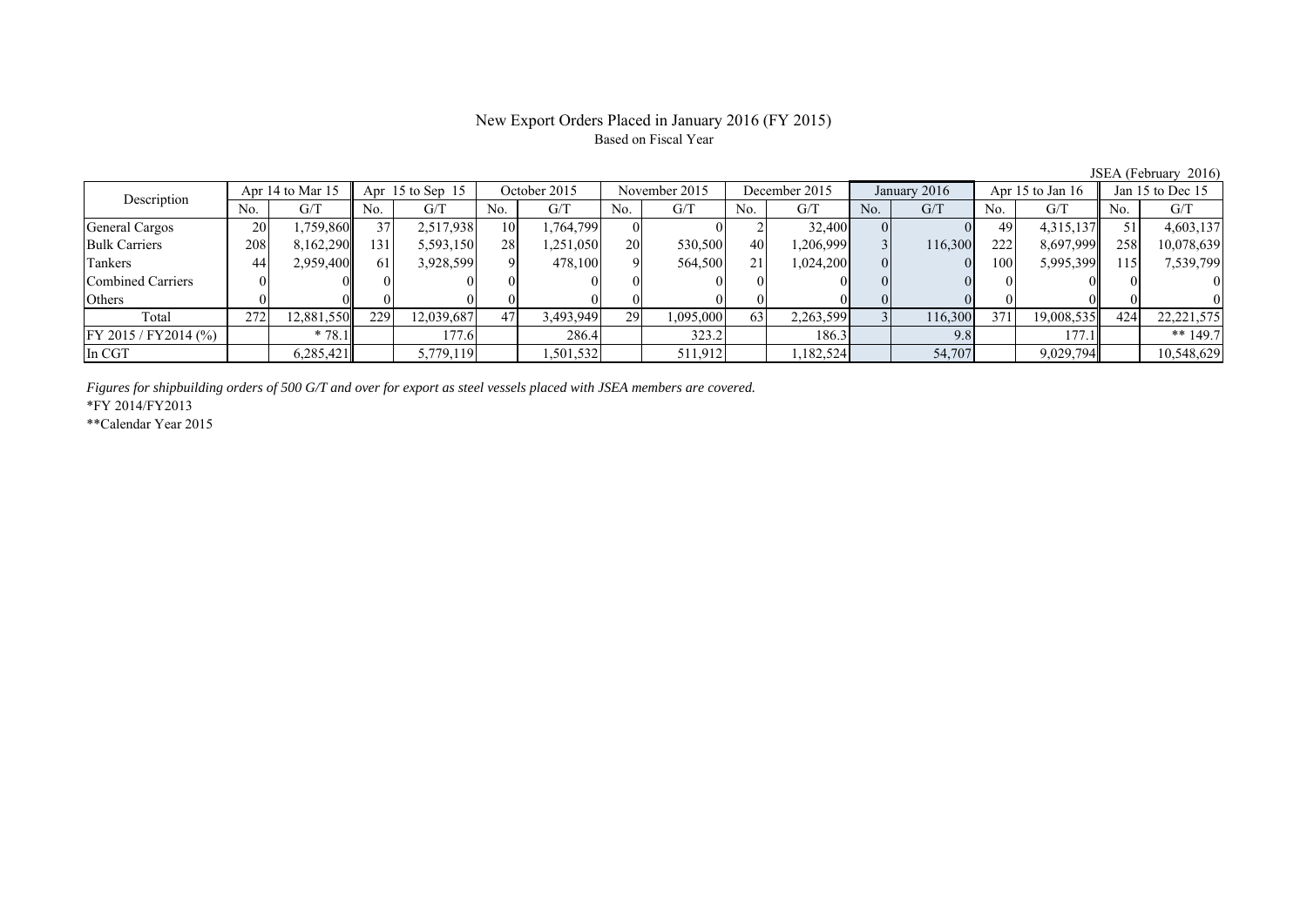# Export Ships Delivered in January 2016 (FY 2015) Based on Fiscal Year

| Description           |     | Apr 14 to Mar 15 |     | Apr $15$ to Sep 15 |                 | October 2015 |              | November 2015 |     | December 2015 |     | January 2016 |     | Apr $15$ to Jan $16$ |     | Jan 15 to Dec 15 |
|-----------------------|-----|------------------|-----|--------------------|-----------------|--------------|--------------|---------------|-----|---------------|-----|--------------|-----|----------------------|-----|------------------|
|                       | No. | G/T              | No. | G/T                | No.             | G/T          | No.          | G/T           | No. | G/T           | No. | G/T          | No. | G/T                  | No. | G/T              |
| General Cargos        | 14  | 558,741          |     | 556,231            |                 |              | OI           |               |     | 70,826        |     | 9,929        |     | 636,986              |     | 907,644          |
| <b>Bulk Carriers</b>  | 251 | 10,124,499       | 127 | 4,787,894          | 19 <sub>1</sub> | 683,598      | <sup>Q</sup> | 403,414       |     | 301,931       | 37  | 1,429,339    | 200 | 7,606,176            | 251 | 9,744,045        |
| Tankers               |     | 1,081,581        |     | 111.496            |                 | 16.222       |              | 136,739       |     |               | 61  | 295.721      |     | 560,178              |     | 342,891          |
| Combined Carriers     |     |                  |     |                    |                 |              |              |               |     |               |     |              |     |                      |     |                  |
| Others                |     |                  |     |                    |                 | 9.269        |              |               |     |               |     | 1,337        |     | 10.606               |     | 9,269            |
| Total                 | 282 | 11,764,821       | 142 | 5,455,621          | 22              | 709,089      | 10           | 540,153       |     | 372,757       | 45  | 1,736,326    | 228 | 8,813,946            | 280 | 11,003,849       |
| FY 2015 / FY 2014 (%) |     | $*98.0$          |     | 100.2              |                 | 49.2         |              | 87.4          |     | 111.6         |     | 102.2        |     | 92.4                 |     | ** $95.2$        |
| In CGT                |     | 5,461,524        |     | 2,588,555          |                 | 355,680      |              | 271,301       |     | 176,563       |     | 869,015      |     | 4,261,114            |     | 5,190,609        |

*Deliveries of new shipbuilding orders of 500 G/T and over for export as steel vessels placed with JSEA members are covered.*

\*FY 2014/FY2013

\*\*Calendar Year 2015

JSEA (February 2016)